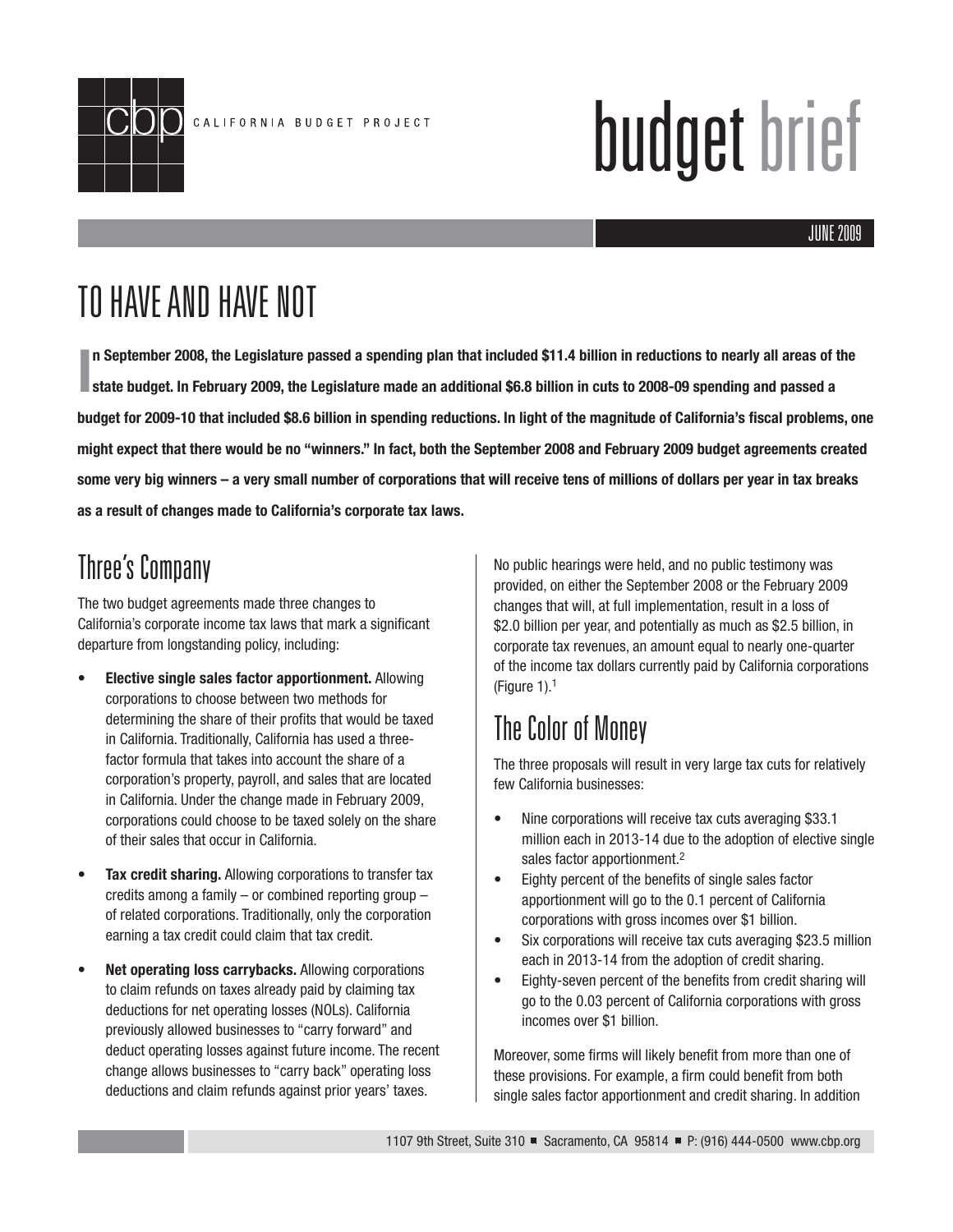

to these major permanent changes, the February 2009 budget agreement included two temporary tax cuts for businesses that take effect immediately: a tax credit for motion picture production activities and a tax credit for businesses that increase employment. A total of \$400 million worth of hiring credits are available and \$500 million in motion picture tax credits are available over five years.

#### As You Like It

California's corporate income tax applies to the income generated by business activities that are attributable to California. For corporations that only do business within the state, determining the income that is subject to state tax is straightforward. For multi-state and multi-national corporations, determining the income that is attributable to California is more complex. Traditionally, states have used a formula based on three equally weighted factors to apportion income among states for tax purposes. The traditional formula apportioned income based on the percentage of a corporation's total property, payroll, and sales within a given state. California used this approach prior to 1993. In 1993, California shifted to a formula that gave twice as much weight to the fraction of sales that occur within the state. This approach is called "double weighting" the sales factor.

AB 15xxx (Krekorian), enacted in February 2009, allows corporations to base their corporate income tax payments solely on the share of their sales that occur within California. This change would take effect beginning January 1, 2011. AB 15xxx allows corporations to choose, or elect, to use the new method or to continue to use the existing formula. This policy, known as elective single sales factor apportionment, allows firms to calculate their taxes both ways and choose the method that offers the lowest tax bill. The shift to elective single sales factor apportionment will cost the state an estimated \$260 million in 2010-11, with the cost quickly rising to \$1 billion per year in 2014-15. Some forecasts suggest that when fully implemented, single sales factor apportionment will cost the state \$1.5 billion per year in lost revenues.3

State law prohibits disclosure of the names of the firms that would benefit from the state's adoption of single sales factor apportionment. Since there were no public hearings on AB 15xxx, there is no public record of the measure's supporters. In the past, supporters of proposals to more heavily weight the sales factor have included Apple, Inc.; Genentech, Inc.; Intel; Paramount Pictures; The Walt Disney Corporation; and Warner Brothers Entertainment, Inc., among others.4

Estimates prepared by the Franchise Tax Board show that the benefits of single sales factor apportionment would be concentrated among a very few, very large corporations:

• Nine corporations – 0.001 percent of all California corporations – would receive tax cuts of more than \$20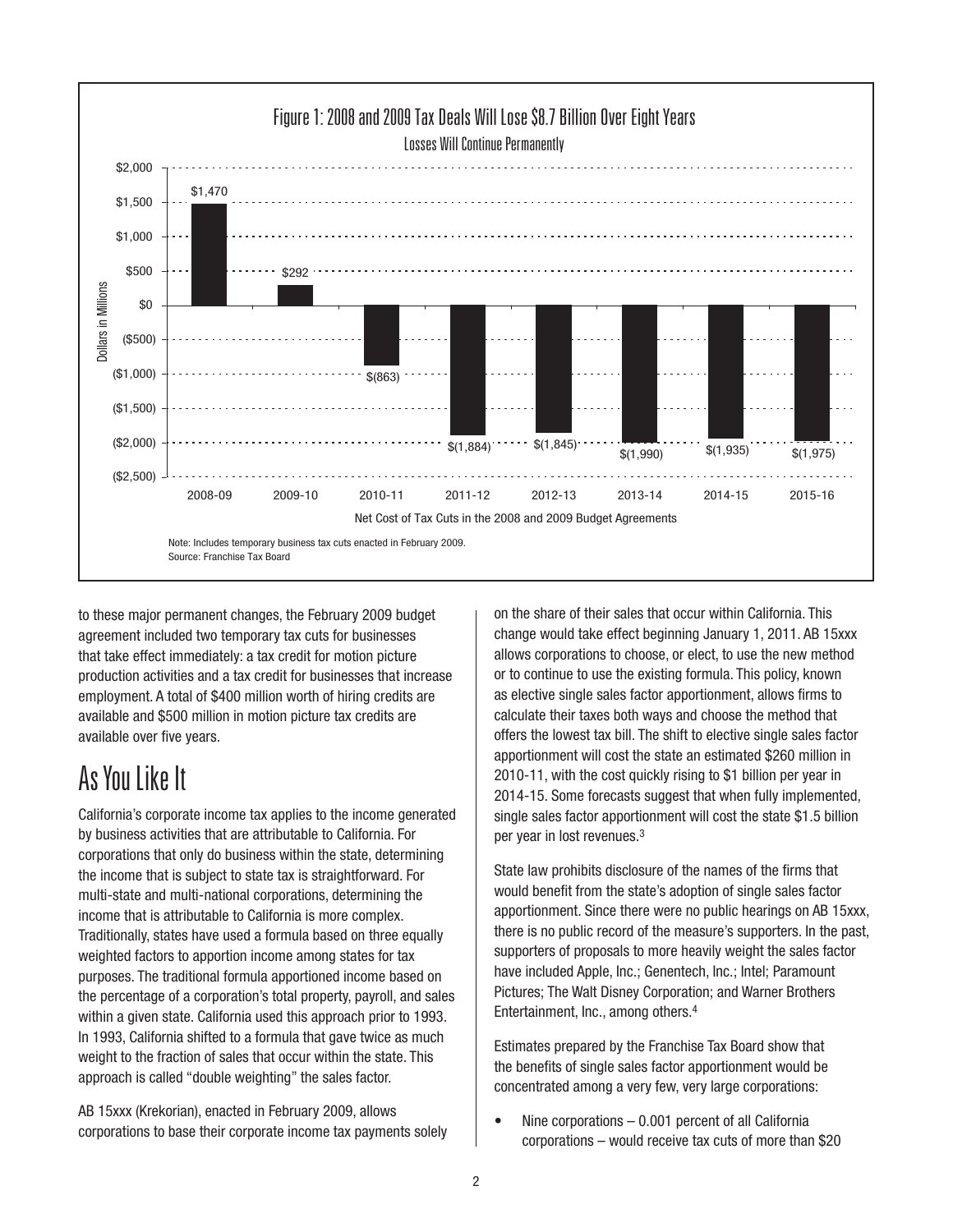million – nearly one-third of the total cost of single sales factor apportionment (Figure 2). Tax cuts for the "lucky nine" would average \$33.1 million per firm in 2013-14. An additional 13 corporations' tax bills would be reduced by \$10 million to \$20 million in 2013-14.

- Single sales factor apportionment will overwhelmingly benefit California's largest corporations; 80 percent of the benefits will go to companies with gross receipts in excess of \$1 billion. These beneficiaries account for just 0.1 percent of all California corporations (Figure 3). Ninety-five percent of the benefits will go to 0.3 percent of the state's corporations.
- Elective single sales factor apportionment will result in 2013- 14 tax cuts of \$1 million or more for 152 corporations – 0.02 percent of all California corporations – at a \$768 million cost to the state.
- Twenty-eight utility corporations will receive 2013-14 tax cuts averaging \$1.7 million per firm (Figure 4). This is significant since these firms are tied to California by virtue of the service they produce and the customers they serve.

## All in the Family

California traditionally restricted the use of tax credits to the taxpayer that actually engaged in the activity that generated the credit. AB 1452 (Committee on Budget), enacted as part of the September 2008 budget agreement, allows taxpayers to share

credits with other corporations that are related – members of the same combined reporting group in tax terminology.5 This change would apply to credits earned on or after July 1, 2008 or credits earned in prior years that are eligible to be carried forward into years beginning on or after July 1, 2008, but shared credits could not be used to reduce a corporation's taxes until 2010. This provision will cost the state \$80 million in lost revenues in 2009- 10, and \$270 million in 2010-11, and the cost would increase to an estimated \$385 million in 2015-16.

Similar to the benefits from single sales factor apportionment, the benefits of credit sharing would largely go to a very few, very large corporations:

- Six corporations  $-0.001$  percent of all California corporations – would receive tax breaks of more than \$10 million from credit sharing in 2013-14. These tax breaks, which would average \$23.5 million per firm, will cost the state a total of \$141 million. An additional eight corporations would receive tax breaks of \$5 million to \$10 million per firm at a cost of \$54 million in 2013-14 (Figure 5).
- Credit sharing will also benefit California's largest corporations. Nearly nine out of every 10 dollars (87 percent) of revenues lost due to this provision will go to 229  $firms - 0.03$  percent of California corporations  $-$  that have gross receipts in excess of \$1 billion (Figure 6).

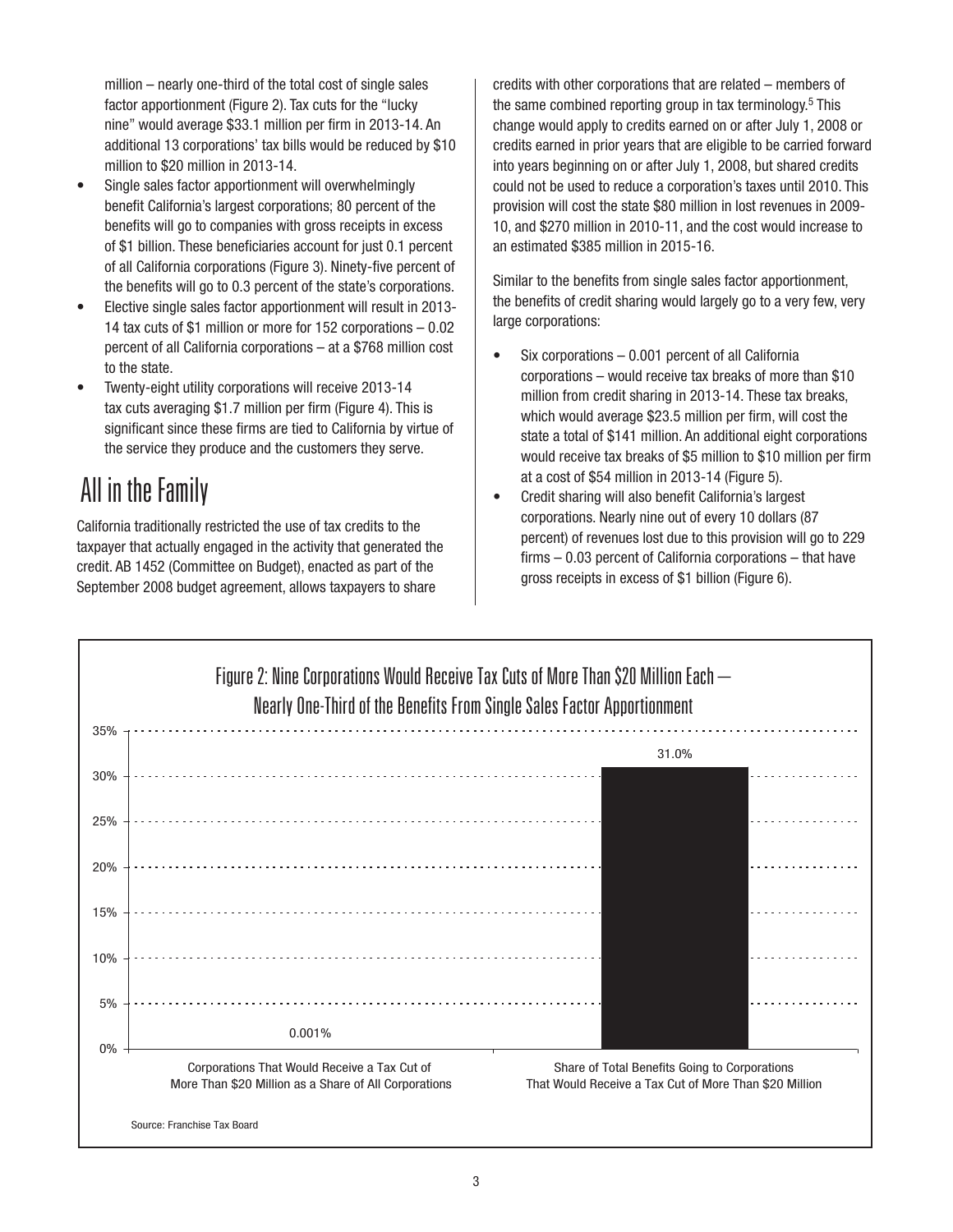

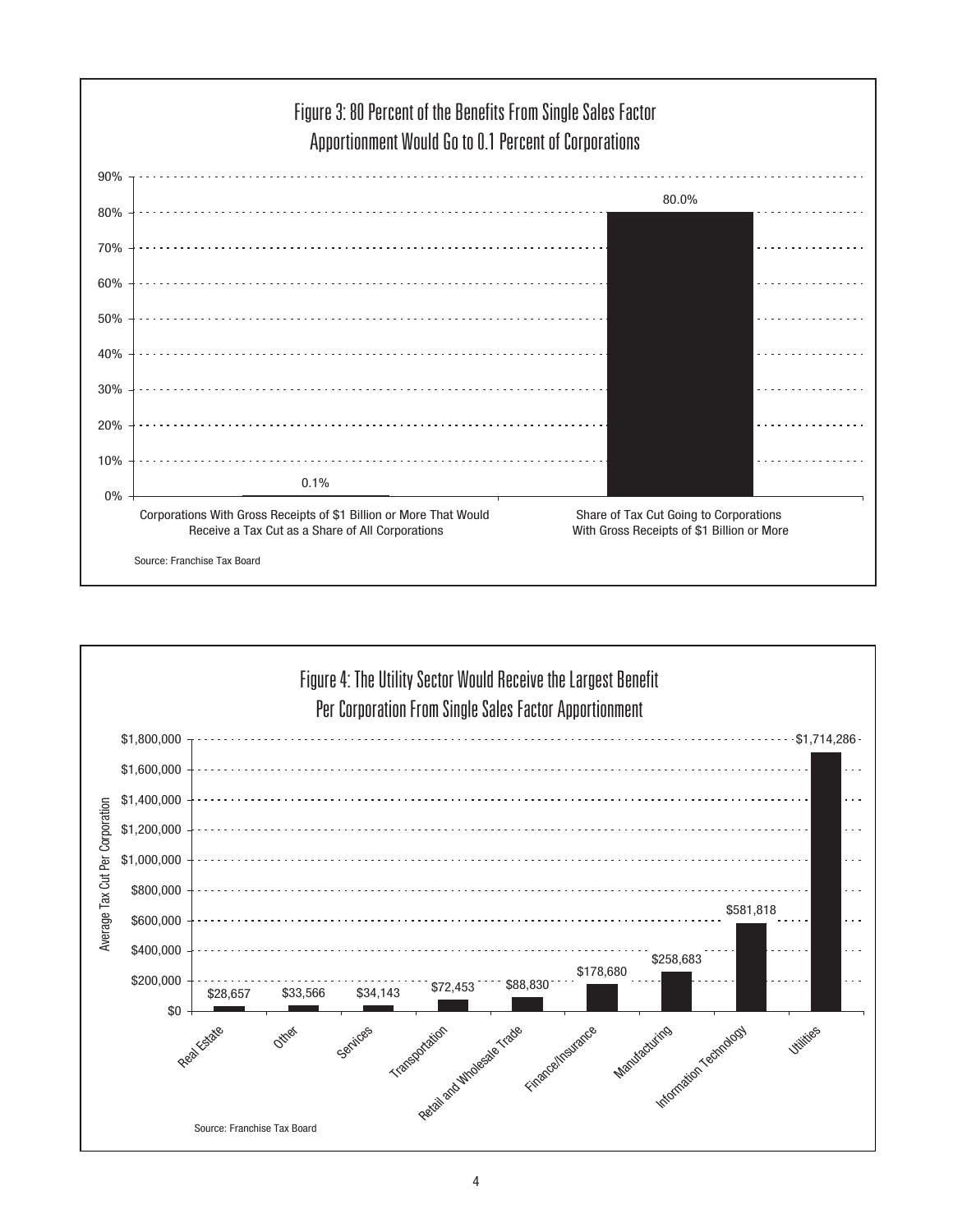

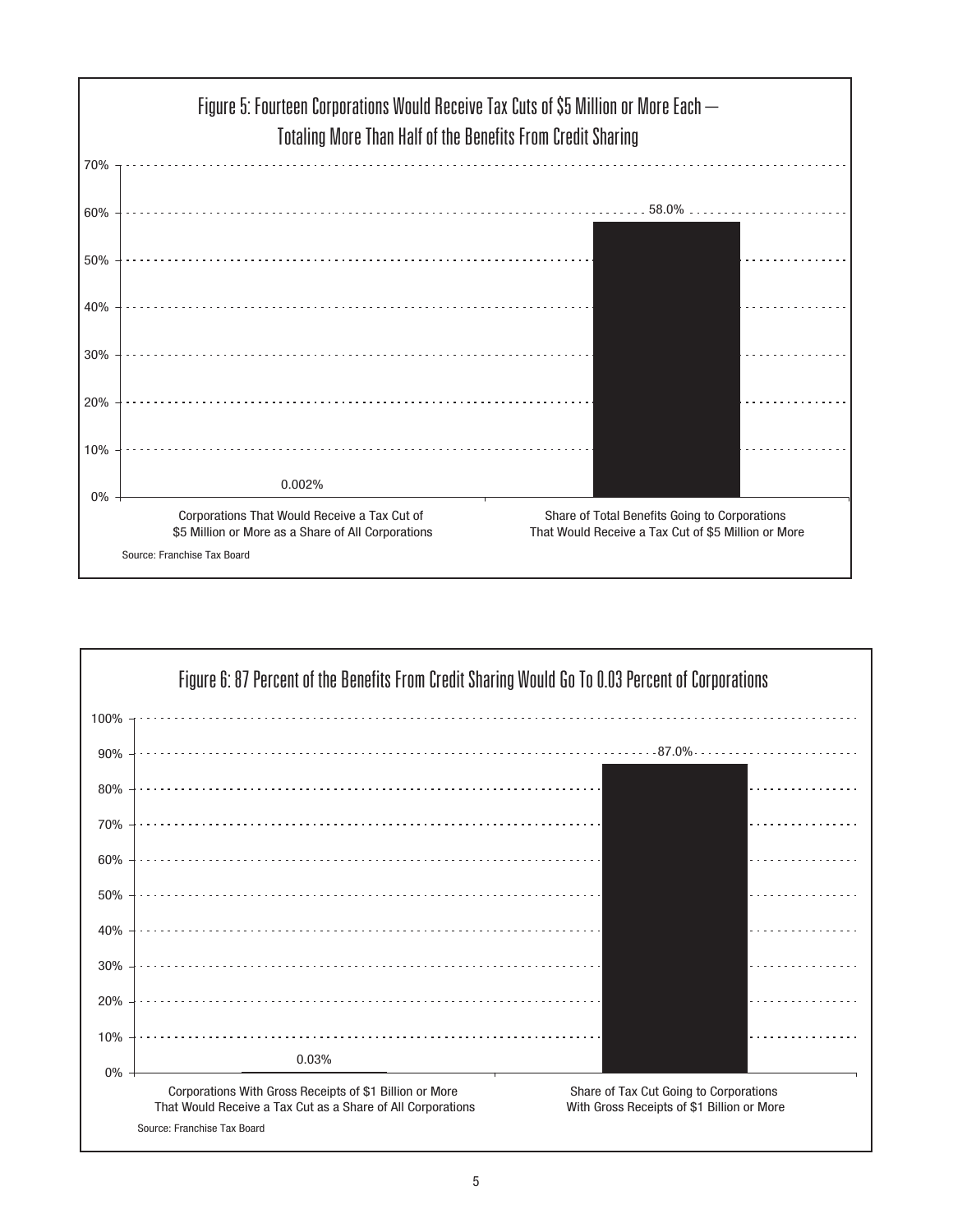## Take It Back

Tax laws allow businesses that lose money to "carry forward" their losses and claim them as a tax deduction in a future year when the business becomes profitable. The September 2008 budget agreement suspended large businesses' ability to claim deductions for operating losses in 2008 and 2009 and then extended the period that losses incurred in 2008 or prior years could be carried forward for use in future years; lengthened the period that losses earned in 2008 or later could be carried forward; and allowed losses to be carried back and used as a deduction in a prior year beginning in 2011.<sup>6</sup> While federal law previously allowed businesses to "carry back" their losses, the September change marks a major and very costly shift in California's tax policy.

Loss carryback deductions are particularly noteworthy in the context of California's persistent budget problems. When businesses carry back a net operating loss deduction, they file an amended tax return and claim a refund of taxes paid in a prior year – taxes that were already collected and taxes that were spent in the year that they were owed. The magnitude of the revenue loss attributable to loss carrybacks – over \$500 million at full implementation  $-$  is significant. The impact of loss carrybacks is particularly troublesome because businesses are likely to claim them in bad budget years based on profits

earned and taxes in during previous good economic times. Thus, allowing businesses to claim tax deductions for prior years will likely exacerbate California's persistent budget problems. Loss carryback deductions will cost the state an estimated \$30 million in 2010-11, with the cost rising to \$505 million in 2011-12 and similar amounts thereafter.

apportionment or credit sharing, this provision will still disproportionately benefit very large corporate taxpayers: While the benefits of net operating loss carrybacks will be more broadly distributed than those for single sales factor

- More than one-quarter (28 percent) of the benefits of loss carrybacks will go to firms that claim deductions in excess of \$100 million. At the state's 8.84 percent corporate tax rate, a deduction of \$100 million would offset the tax on \$1.1 billion of profits.
- Corporations with gross receipts in excess of \$1 billion will claim four out of every 10 dollars of loss carryback deductions.
- Almost one-quarter (23 percent) of the benefits of net operating loss carrybacks will go to holding companies (Figure 7). Real estate firms will claim 11 percent of the benefits and banks, savings and loans, and other financial corporations will receive an estimated 16 percent of the benefits.